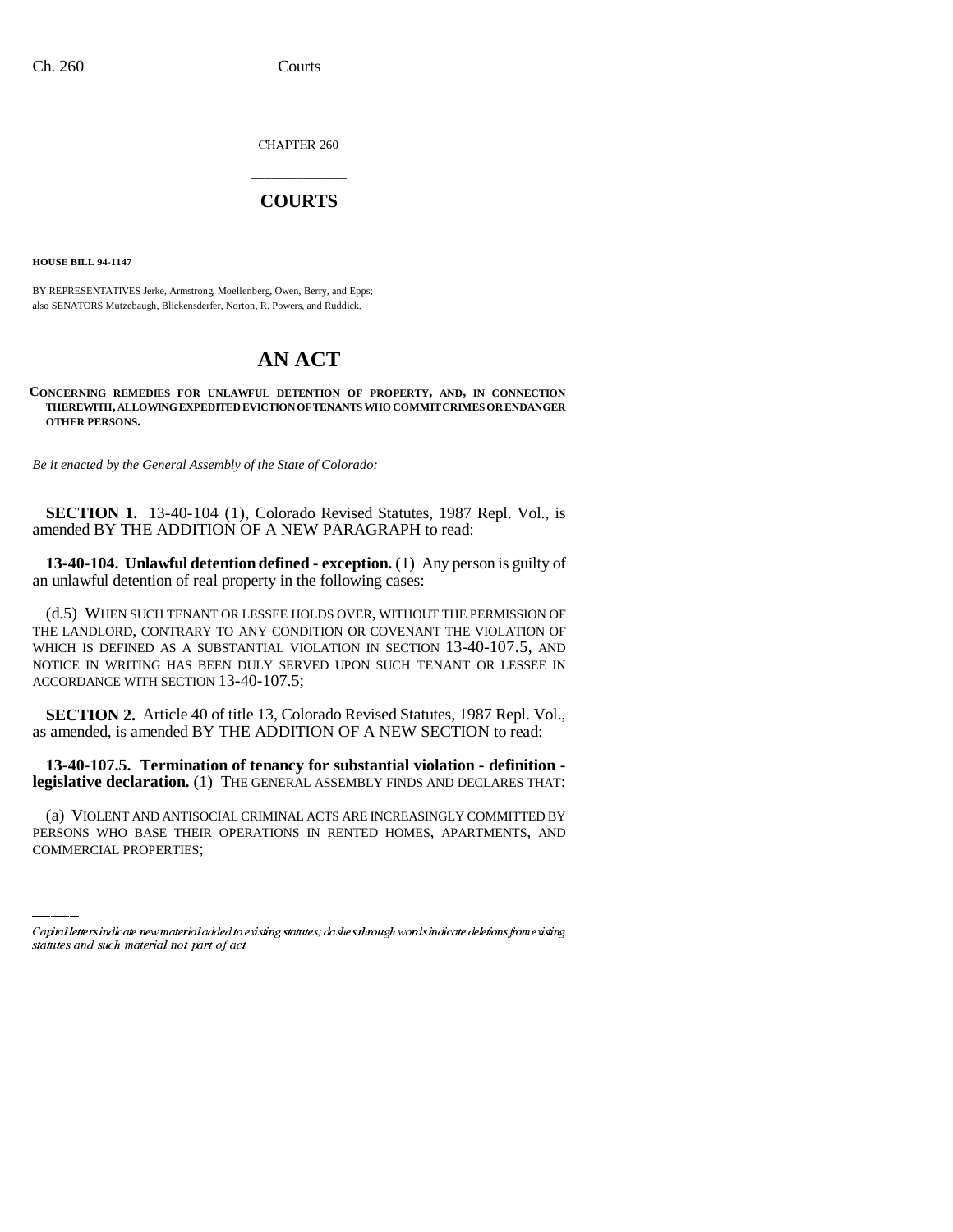## Courts Ch. 260

(b) SUCH PERSONS OFTEN LEASE SUCH PROPERTY FROM OWNERS WHO ARE UNAWARE OF THE DANGEROUS NATURE OF SUCH PERSONS UNTIL AFTER THE PERSONS HAVE TAKEN POSSESSION OF THE PROPERTY;

(c) UNDER TRADITIONAL LANDLORD AND TENANT LAW, SUCH PERSONS MAY HAVE ESTABLISHED THE TECHNICAL, LEGAL RIGHT TO OCCUPY THE PREMISES FOR A FIXED TERM WHICH CONTINUES LONG AFTER THEY HAVE DEMONSTRATED THEMSELVES UNFIT TO COEXIST WITH THEIR NEIGHBORS AND CO-TENANTS; FURTHERMORE, SUCH PERSONS OFTEN RESIST EVICTION AS LONG AS POSSIBLE;

(d) IN CERTAIN CASES IT IS NECESSARY TO CURTAIL THE TECHNICAL, LEGAL RIGHT OF OCCUPANCY OF SUCH PERSONS IN ORDER TO PROTECT THE EQUAL OR GREATER RIGHTS OF NEIGHBORS AND CO-TENANTS, THE INTERESTS OF PROPERTY OWNERS, THE VALUES OF TRUST AND COMMUNITY WITHIN NEIGHBORHOODS, AND THE HEALTH, SAFETY, AND WELFARE OF ALL THE PEOPLE OF THIS STATE.

(2) IT IS DECLARED TO BE AN IMPLIED TERM OF EVERY LEASE OF REAL PROPERTY IN THIS STATE THAT THE TENANT SHALL NOT COMMIT A SUBSTANTIAL VIOLATION WHILE IN POSSESSION OF THE PREMISES.

(3) AS USED IN THIS SECTION, "SUBSTANTIAL VIOLATION" MEANS:

(a) ANY ACT OR SERIES OF ACTS BY THE TENANT OR ANY GUEST OR INVITEE OF THE TENANT WHICH, WHEN CONSIDERED TOGETHER:

(I) OCCURS ON OR NEAR THE PREMISES AND ENDANGERS THE PERSON OR WILLFULLY AND SUBSTANTIALLY ENDANGERS THE PROPERTY OF THE LANDLORD, ANY CO-TENANT, OR ANY PERSON LIVING ON OR NEAR THE PREMISES; OR

(II) OCCURS ON OR NEAR THE PREMISES AND CONSTITUTES A VIOLENT OR DRUG-RELATED FELONY PROHIBITED UNDER ARTICLE 3, 4, 6, 7, 9, 10, 12, OR 18 OF TITLE 18, C.R.S.

(4) (a) A TENANCY MAY BE TERMINATED AT ANY TIME ON THE BASIS OF A SUBSTANTIAL VIOLATION. THE TERMINATION SHALL BE EFFECTIVE THREE DAYS AFTER SERVICE OF WRITTEN NOTICE TO QUIT.

(b) THE NOTICE TO QUIT SHALL DESCRIBE THE PROPERTY, THE PARTICULAR TIME WHEN THE TENANCY WILL TERMINATE, AND THE GROUNDS FOR TERMINATION. THE NOTICE SHALL BE SIGNED BY THE LANDLORD OR BY THE LANDLORD'S AGENT OR ATTORNEY.

(5) (a) IN ANY ACTION FOR POSSESSION UNDER THIS SECTION, THE LANDLORD HAS THE BURDEN OF PROVING THE OCCURRENCE OF A SUBSTANTIAL VIOLATION BY A PREPONDERANCE OF THE EVIDENCE.

(b) IN ANY ACTION FOR POSSESSION UNDER THIS SECTION, IT SHALL BE A DEFENSE THAT:

(I) THE TENANT IS A VICTIM OF DOMESTIC VIOLENCE THAT HAS BEEN DOCUMENTED BY THE FILING OF A POLICE REPORT OR THE ISSUANCE OF A RESTRAINING ORDER AND